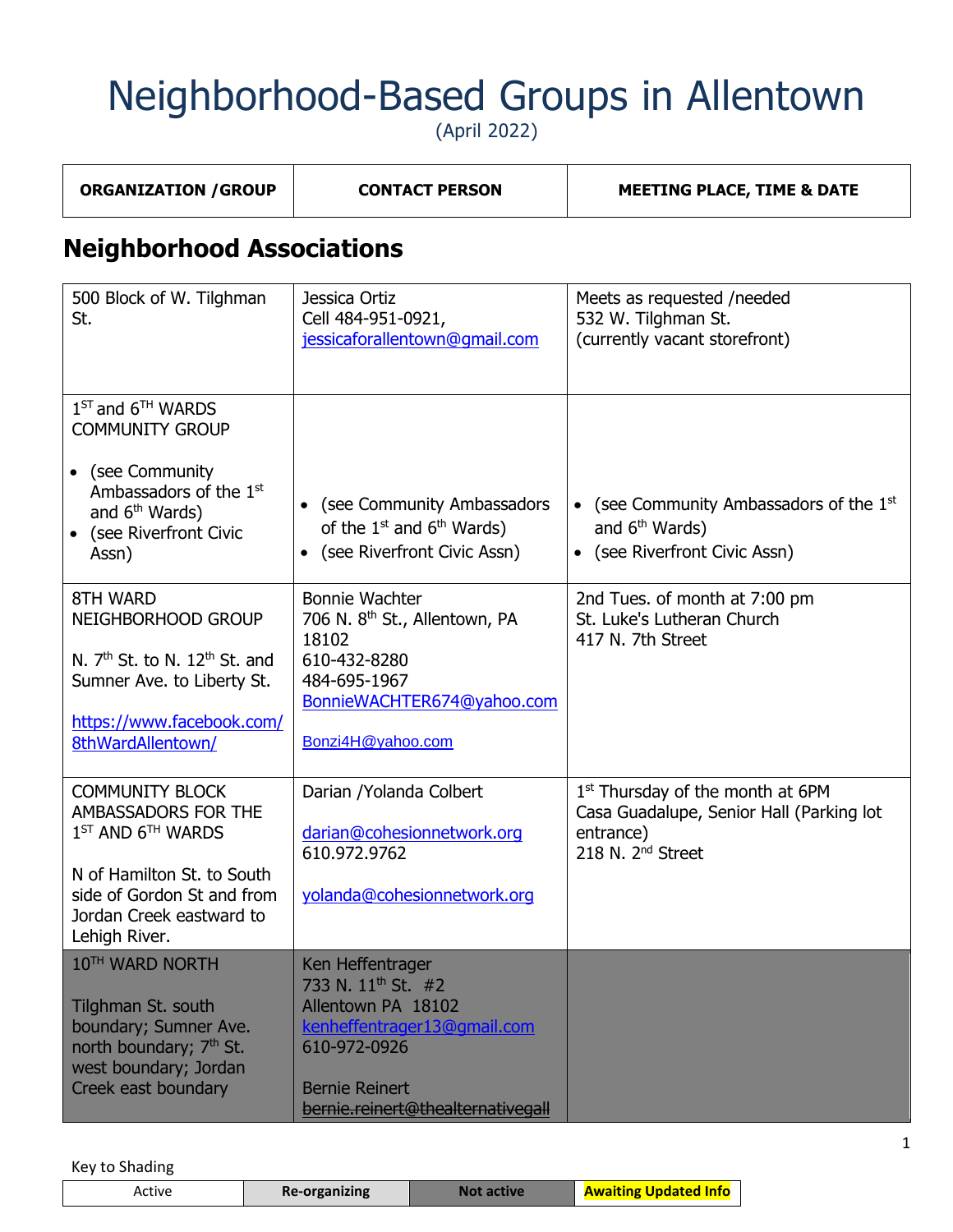(April 2022)

| <b>ORGANIZATION / GROUP</b>                                                                                                                                                                     | <b>CONTACT PERSON</b>                                                                                                                                                                  | <b>MEETING PLACE, TIME &amp; DATE</b>                                                                                               |
|-------------------------------------------------------------------------------------------------------------------------------------------------------------------------------------------------|----------------------------------------------------------------------------------------------------------------------------------------------------------------------------------------|-------------------------------------------------------------------------------------------------------------------------------------|
| https://www.facebook.com/<br>10thwardnorth/                                                                                                                                                     | ey.com<br>484-515-5109                                                                                                                                                                 |                                                                                                                                     |
| <b>EAST ALLENTOWN</b><br><b>RITTERSVILLE</b><br><b>NEIGHBORHOOD</b><br><b>ASSOCIATION (EARN</b><br>Frontier)                                                                                    | Robert Smith, Jr.<br>610-393-7403<br>esmitty4@rcn.com                                                                                                                                  | NO MEETINGS YET (due to COVID)<br>St. Peter's Lutheran Church<br>$\bullet$<br>• 1933 Hanover Ave.<br>• 3rd Mon. of month at 7:00 pm |
| Both 14 <sup>th</sup> and 15 <sup>th</sup> Wards<br>of East Allentown                                                                                                                           |                                                                                                                                                                                        |                                                                                                                                     |
| <b>FAIRVIEWERS</b><br><b>NEIGHBORHOOD CRIME</b><br><b>WATCH</b><br>Susquehanna St north to<br>Harrison St. and 5th St.<br>to10th St. --- between 5th<br>& 6th Streets go north to<br>Auburn St. | <b>Ken Laudenslager</b><br>721 W. Cumberland St.<br><b>Allentown PA 18103</b><br>610-704-3926<br>kllaud@rcn.com                                                                        | 2 <sup>nd</sup> Wednesday of the month at 7:00 pm<br><b>Grace UCC</b><br><b>623 Cleveland Street</b>                                |
| <b>FRANKLIN PARK CIVIC</b><br><b>ASSOCIATION</b><br>N 12 <sup>th</sup> St to N 15 <sup>th</sup> St and<br>Hamilton St to Gordon St.                                                             | c/o Darian Colbert<br>darian@cohesionnetwork.org<br>610.972.9762<br>c/o Jenna Azar<br>jennarazar@gmail.com<br>Dorothy Rider-Pool Healthcare<br><b>Trust</b>                            |                                                                                                                                     |
| <b>HAMILTON PARK CEDAR</b><br><b>CREEK NEIGHBORHOOD</b><br><b>ASSOCIATION</b>                                                                                                                   | • President, David Olson<br>dolson@waltonconsulting.com<br>610-504-4880                                                                                                                | <b>TBD</b>                                                                                                                          |
| Boundaries -<br>• North boundary $= W$ .<br>Hamilton Street.<br>• South boundary $=$ MLK, Jr<br>Dr.<br>• East boundary $=$ St. Elmo<br>Street from Hamilton to<br>MLK.                          | Vice President, Katie Rosario<br>Katieanne871510@icloud.com<br>• Secretary, Shane Fillman<br>shane.fillman@verizon.net<br>Treasurer, Marc Kuster<br>$\bullet$<br>marcjkuster@gmail.com |                                                                                                                                     |

| Updated Info<br><b>prganizing</b><br>ACTIVE<br>$\mathsf{Re}\mathsf{H}$ |
|------------------------------------------------------------------------|
|------------------------------------------------------------------------|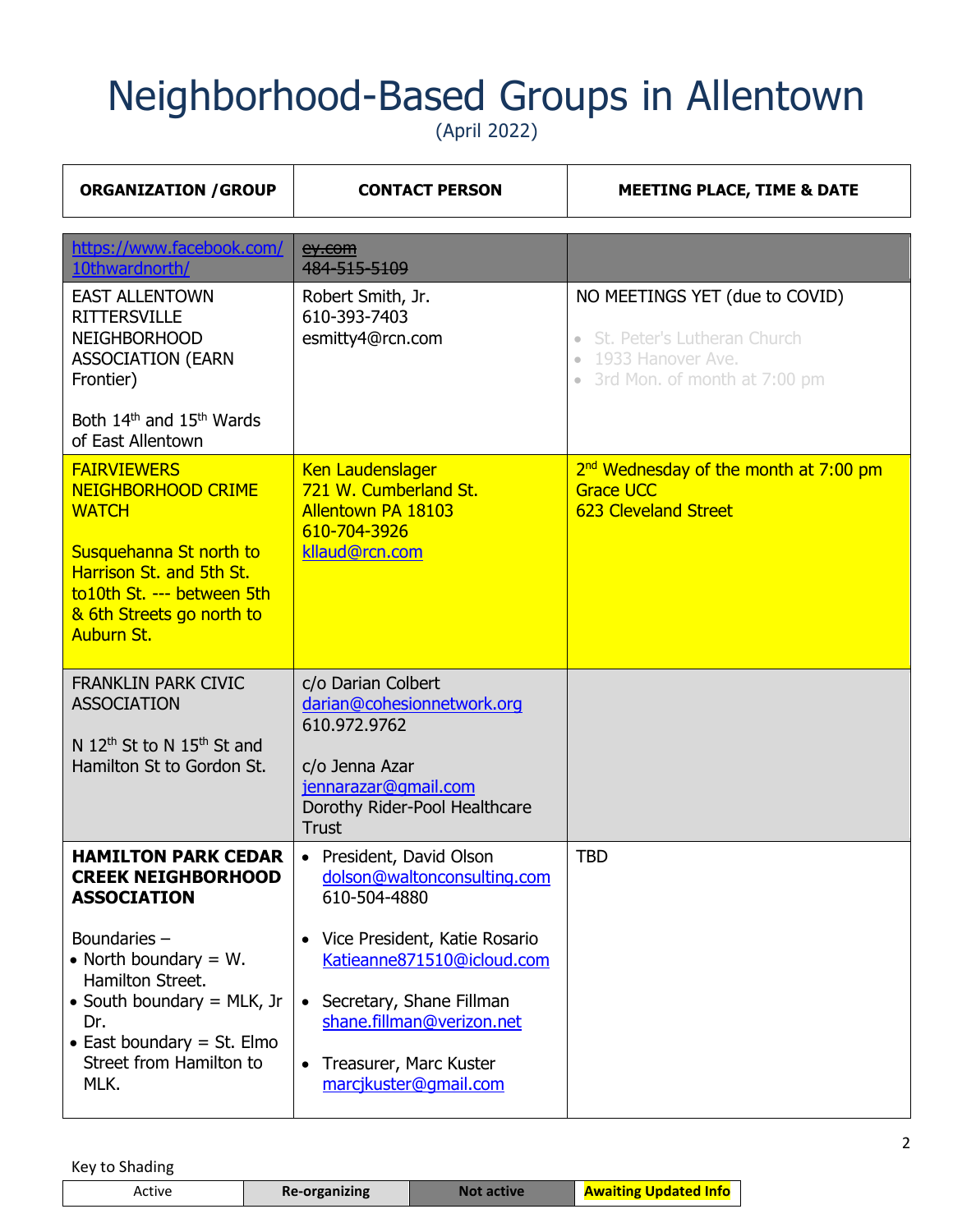(April 2022)

| <b>ORGANIZATION / GROUP</b>                                                                                                                                                                                                                                                                                                                                                                                          | <b>CONTACT PERSON</b>                                                                                                             | <b>MEETING PLACE, TIME &amp; DATE</b>                                                                                                                                                                                                                                                                    |
|----------------------------------------------------------------------------------------------------------------------------------------------------------------------------------------------------------------------------------------------------------------------------------------------------------------------------------------------------------------------------------------------------------------------|-----------------------------------------------------------------------------------------------------------------------------------|----------------------------------------------------------------------------------------------------------------------------------------------------------------------------------------------------------------------------------------------------------------------------------------------------------|
| • West = $S$ , 24 <sup>th</sup> Street<br>between Hamilton and<br>MLK.<br>Web:<br>FB:<br>IG:                                                                                                                                                                                                                                                                                                                         |                                                                                                                                   |                                                                                                                                                                                                                                                                                                          |
| <b>JORDAN HEIGHTS</b>                                                                                                                                                                                                                                                                                                                                                                                                | <b>Milly Canales</b><br>530 W. Allen St.<br>Allentown PA 18102<br>484-904-3730<br>millystore@yahoo.com                            | Combined meeting (Jordan Heights, Old<br>Fairgrounds, 4 <sup>th</sup> Street, Sacred Heart, Old<br>Town Neighborhood Watch, 4 C's)<br><b>Sacred Heart Hospital</b><br>421 W. Chew Street<br>2 <sup>nd</sup> Floor Conference Center<br>3rd Thursday<br>5:30 Public Safety<br>6:00 - Neighborhood Meeting |
| <b>LIBRARY AREA</b><br><b>NEIGHBORHOOD</b><br><b>ASSOCIATION (LANA)</b><br>S. $10^{th}$ St. to S. $15^{th}$ St. and<br>Hamilton St. to MLK Jr Dr.<br><b>Addition</b> - Hamilton St. to<br>Linden St. (both sides) from<br>N. 12 <sup>th</sup> St. to N. 15 <sup>th</sup> St.<br>https://www.facebook.com/<br>events/allentown-public-<br>library/library-area-<br>neighborhood-<br>association/1702158616694<br>397/ | <b>Nick Butterfield</b><br>223 S. 13th St., Allentown PA<br>18102<br>610-770-1751<br>butterfn@aol.com                             | • Alternating<br>3rd Monday of month at 6:30 pm<br>$\circ$<br>3rd Saturday of month at 10:00 am<br>$\circ$<br>• Allentown Public Library (Basement<br>conference room)<br>1218 W. Hamilton St                                                                                                            |
| <b>LITTLE LE-HI</b><br><b>NEIGHBORHOOD WATCH</b><br><b>GROUP</b><br>12 <sup>th</sup> Ward to the Hess<br>Station on Lehigh St, all of<br>the Parkway, S. Jefferson<br>and across from the                                                                                                                                                                                                                            | <b>Ruthann Phillips</b><br>1845 17th St. SW Allentown PA<br>18103 610-797-6870;<br>W) Fax: 610-882-2264<br>rphillips.1845@rcn.com | Parkway Church of Christ<br>1471 S. Jefferson St.<br>4th Tues.every other month at 7:00 pm                                                                                                                                                                                                               |

| Active | Re-organizing | <b>ctive</b> | <b>Awaiting Updated Info</b> |
|--------|---------------|--------------|------------------------------|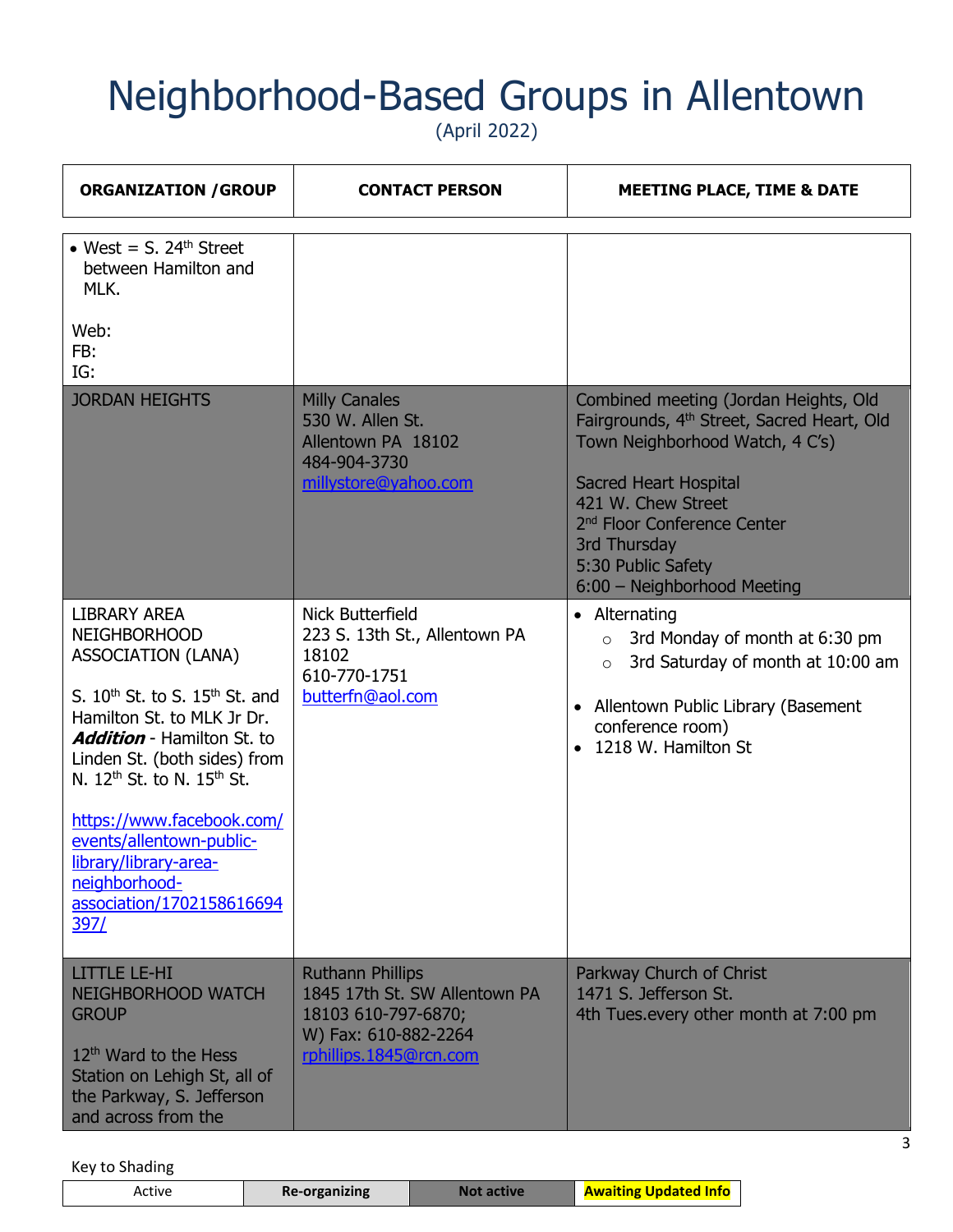(April 2022)

| <b>ORGANIZATION / GROUP</b>                                                                                                                                                                                       | <b>CONTACT PERSON</b>                                                                                                                                                                                                                              | <b>MEETING PLACE, TIME &amp; DATE</b>                                                                  |
|-------------------------------------------------------------------------------------------------------------------------------------------------------------------------------------------------------------------|----------------------------------------------------------------------------------------------------------------------------------------------------------------------------------------------------------------------------------------------------|--------------------------------------------------------------------------------------------------------|
| Parkway Shopping Center                                                                                                                                                                                           |                                                                                                                                                                                                                                                    |                                                                                                        |
| <b>MIDWAY MANOR</b><br><b>COMMUNITY ASSOCIATION</b><br>http://www.midwaymanor.<br><u>org/</u>                                                                                                                     | President -David Tagg<br>Text only 610-509-1319<br>Phone 610-533-5831<br>$\bullet$<br>davidatagg@gmail.com<br>$\bullet$                                                                                                                            | 1 <sup>st</sup> Monday of the month at 6:30pm.<br>New Harvest Christian Church<br>1201 N Ulster Street |
| Union Blvd to City limits<br>and<br>Sherman St to Club Ave<br>Facebook:<br>https://www.facebook.com/<br>groups/136048290175                                                                                       | Vice Pres. -- Joe Svetecz<br>484-767-9839<br>yankeeraider81@ptd.net<br>$\bullet$<br>Treasurer - Sarah Svetecz.<br>610-360-2406<br>$\bullet$<br>srelations@gmail.com<br>$\bullet$<br>Secretary - Amy Feidler<br>610-657-0654<br>alfeidler@yahoo.com |                                                                                                        |
|                                                                                                                                                                                                                   | email: info@midwaymanor.org                                                                                                                                                                                                                        |                                                                                                        |
| MOUNTAINVILLE #30<br><b>COMMUNITY</b><br><b>ORGANIZATION</b><br>From S 4 <sup>th</sup> St. westward to<br>S. Bradford St. and from<br>Susquehanna Street<br>southward to city limits (La<br>Cabanita Restaurant?) | Pres: David and Janet Keshl<br>jdk4114@qmail.com                                                                                                                                                                                                   | $1st$ Wed of the month at 7 pm<br>Trinity Memorial Lutheran Church<br>535 W Emmaus Ave                 |
| (Mack Blvd. to City limits<br>from the Mountain Side<br>Restaurant at 4 <sup>th</sup> and<br>Susquehanna Streets)                                                                                                 |                                                                                                                                                                                                                                                    |                                                                                                        |
| https://www.facebook.com/<br>events/super-food-<br>market/mountainville-30-<br>crime-<br>watch/270496350003318/                                                                                                   |                                                                                                                                                                                                                                                    |                                                                                                        |
| <b>MUHLENBERG AREA</b>                                                                                                                                                                                            | <b>Gretchen Krasley</b>                                                                                                                                                                                                                            | (via ZOOM until further notice)                                                                        |

#### Key to Shading

| <b>Awaiting Updated Info</b><br>Re-organizing<br>Not active<br>Active |
|-----------------------------------------------------------------------|
|-----------------------------------------------------------------------|

4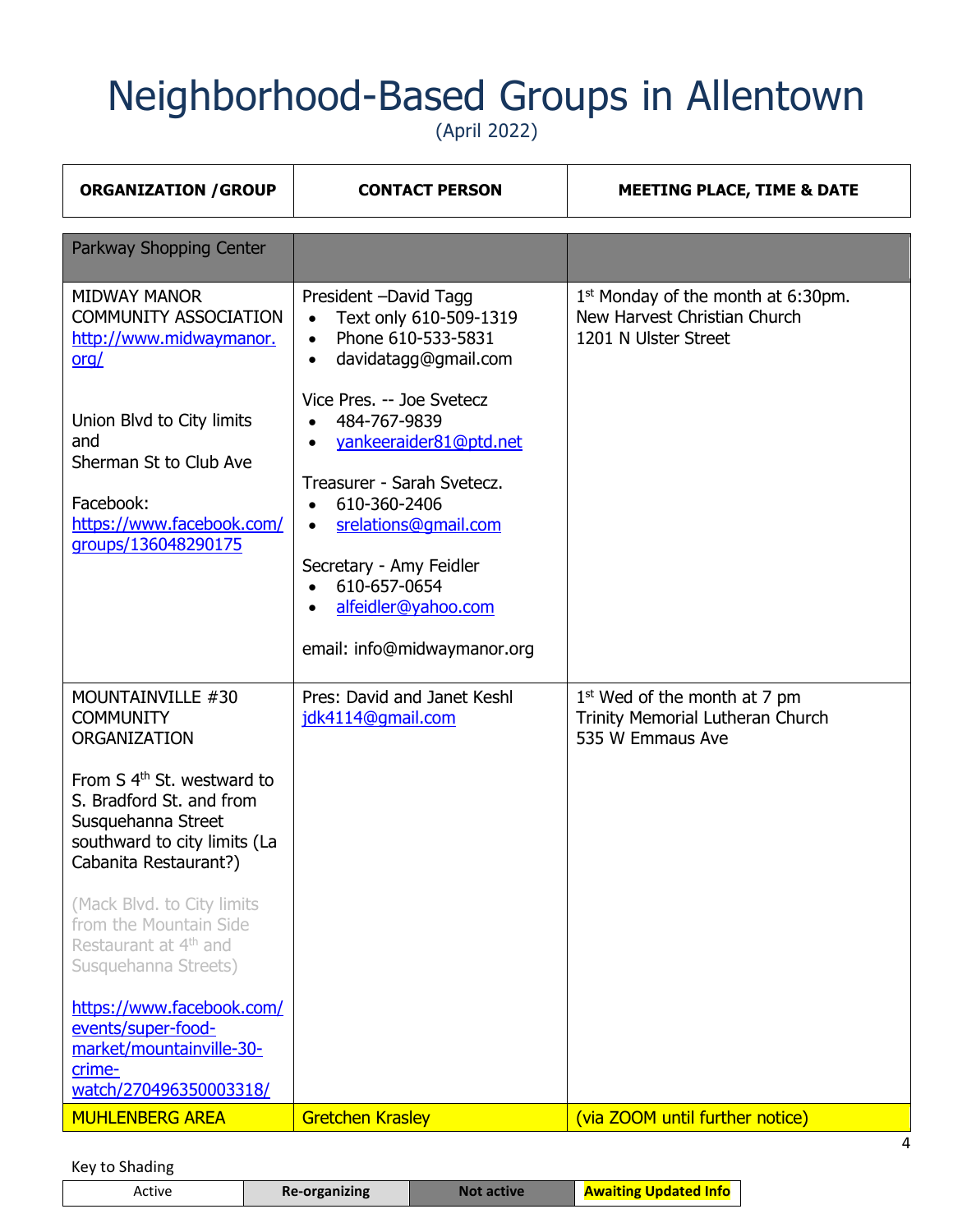(April 2022)

| <b>ORGANIZATION / GROUP</b>                                                                                                                                                                                                                                                                                                                                                                                                             | <b>CONTACT PERSON</b>                                                                                                                                                                 | <b>MEETING PLACE, TIME &amp; DATE</b>                                                                                                                                                       |  |
|-----------------------------------------------------------------------------------------------------------------------------------------------------------------------------------------------------------------------------------------------------------------------------------------------------------------------------------------------------------------------------------------------------------------------------------------|---------------------------------------------------------------------------------------------------------------------------------------------------------------------------------------|---------------------------------------------------------------------------------------------------------------------------------------------------------------------------------------------|--|
| <b>COMMUNITY WATCH</b><br>Lafayette St. to 27th St. and<br>Tilghman St. to the<br><b>Parkway</b>                                                                                                                                                                                                                                                                                                                                        | 2126 Allen St., Allentown, PA<br>18104<br>610-821-7716<br>gretchenkrasley@aol.com                                                                                                     | 3rd Wed. of the month at 7:00 pm<br>(Used to meet at Christ E. C. Church, 2135<br>Tilghman St.)                                                                                             |  |
| <b>OVERLOOK PARK Tenant</b><br>Assn $-$ (privately-run by<br>Pennrose)<br>Boundaries: Overlook Park<br>Subdivision (north of East<br>Hamilton)                                                                                                                                                                                                                                                                                          | • Daysell Ramirez<br>dramirez@pennrose.com<br>Kiesha King<br>$\bullet$<br>kking@pennrose.com<br>Overlook Park (Pennrose)<br>445 Hanover Ave, Allentown, PA<br>18109<br>(484) 602-2748 | Meetings are for tenants only; APD is a<br>regular attendee.<br>3rd Thursday of the month @5:30pm                                                                                           |  |
| <b>OLD ALLENTOWN</b><br>PRESERVATION ASSO<br>(OAPA)<br>www.oldallentown.org<br>https://www.facebook.com/<br>OldAllentown/<br>• Blank St between Court &<br>Turner Sts then<br>• N 12 <sup>th</sup> St to N Fountain St<br>between Linden & Liberty<br>Sts then<br>• N Fountain & N Hall Sts<br>between Turner & Liberty<br>Sts which includes 3<br>houses on the north side<br>of Turner St between N<br>Lumber & N 9 <sup>th</sup> Sts | President - Chris Brown<br>info@oldallentown.org                                                                                                                                      | (ZOOM by invitation, until further notice -<br>$1st$ Thursday of the month at 6:30pm)<br>$\bullet$<br>2nd Wednesday of the month at 6:30pm<br><b>OAPA Office</b><br>147 N 10th St Allentown |  |
| <b>OLD FAIRGROUNDS</b><br><b>NEIGHBORHOOD</b><br>ASSOCIATION of<br><b>JORDAN HEIGHTS</b>                                                                                                                                                                                                                                                                                                                                                | Milagros (Millie) Canales,<br>President<br>530 W. Allen St., Allentown PA<br>18102                                                                                                    | 3rd Thursday of the month<br>$\bullet$<br>5:30 Public Safety<br>$\circ$<br>6:00 - Neighborhood Meeting<br>$\circ$                                                                           |  |

Key to Shading

L

| <b>Awaiting Updated Info</b><br><b>Re-organizing</b><br>Active |
|----------------------------------------------------------------|
|----------------------------------------------------------------|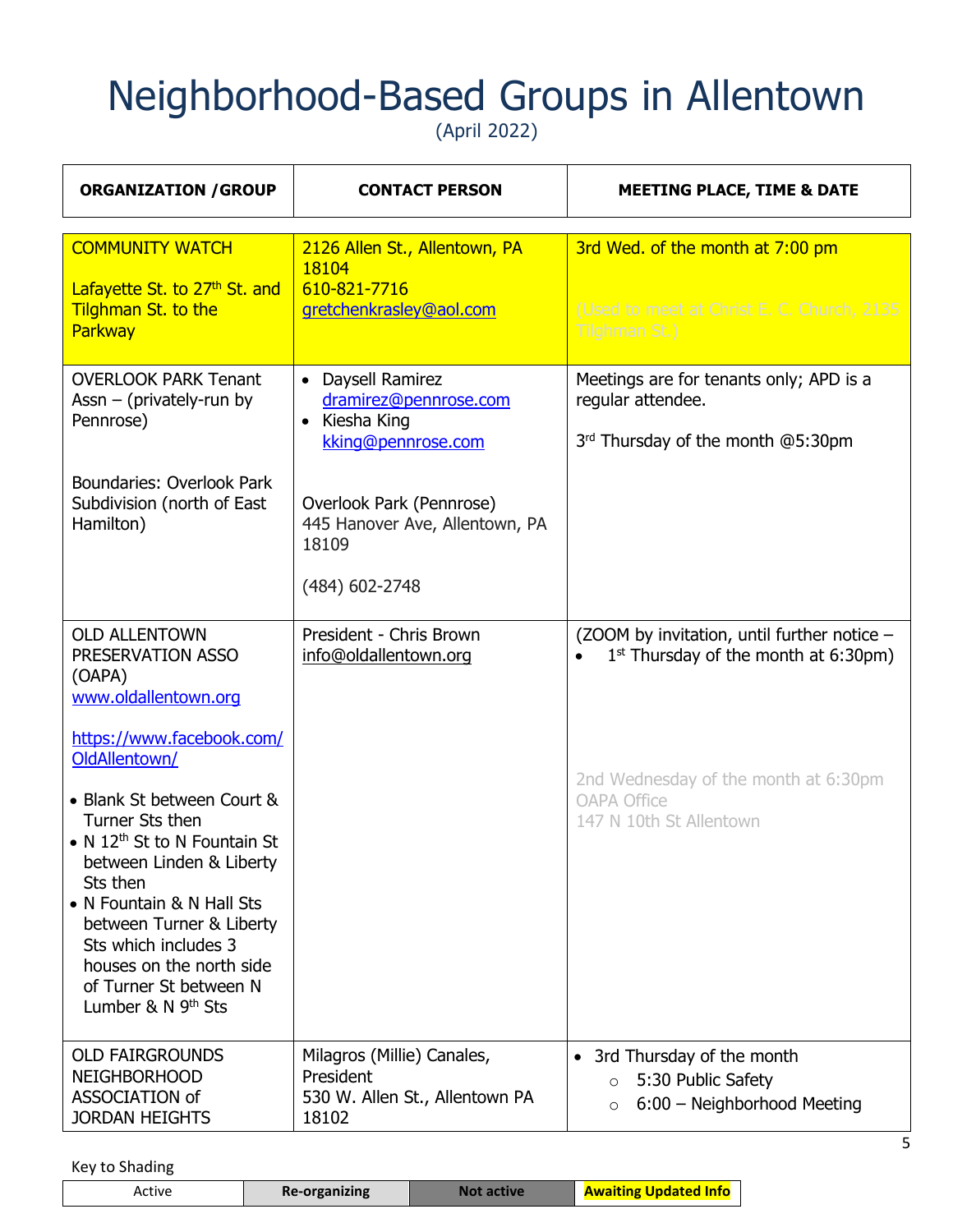(April 2022)

| <b>ORGANIZATION / GROUP</b>                                                                                                                                                                              | <b>CONTACT PERSON</b>                                                                                                                                                                                                                       | <b>MEETING PLACE, TIME &amp; DATE</b>                                                                                      |
|----------------------------------------------------------------------------------------------------------------------------------------------------------------------------------------------------------|---------------------------------------------------------------------------------------------------------------------------------------------------------------------------------------------------------------------------------------------|----------------------------------------------------------------------------------------------------------------------------|
| www.oldfairgrounds.org<br>Tilghman St. to Gordon St.<br>& N. Levan St. to N. Morris<br>St.                                                                                                               | 484 904-3730<br>millystore@yahoo.com                                                                                                                                                                                                        | • Sacred Heart Hospital<br>• 421 W. Chew Street<br>• $2nd$ Floor Conference Center                                         |
| <b>RAUB AREA COMMUNITY</b><br><b>WATCH</b><br>Hamilton St. to South St.<br>and S. 15 <sup>th</sup> St. to St. Elmo<br>St.<br>https://www.facebook.com/<br>Raub-Area-Community-<br>Watch-109127080435288/ | <b>Bill Krause</b><br>1742 Union St., Allentown PA<br>18104<br>610-776-0756<br>cell 610-504-4706<br>Driveu247@aol.com<br>Patt Infanti<br>321 S. St. Cloud St, Allentown,<br>18104<br>610-437-5709<br>pattybaby1@aol.com<br>raubcw@yahoo.com | 1st Thurs., 7:00 pm<br>Lehigh County Senior Citizens Center<br>1633 Elm St                                                 |
| ROSE GARDEN CIVIC ASSN<br>Rose Garden to Muhlenberg<br>College, boundary of South<br>Whitehall to Tilghman St.<br>https://www.smore.com/<br>etmr0-rose-garden                                            | President<br>• Kelly Phillips<br>kelinnaz@yahoo.com<br>484.264.5200<br>• Anthony Moyer, Treasurer<br>anmoyer1229@qmail.com<br>610-295-7691<br>rosegardencivicassociation@gm<br>ail.com                                                      | First Tuesday January-May and<br>September-December                                                                        |
| <b>RIVERBEND COMMUNITY</b><br><b>GROUP</b><br>Boundaries: Riverbend<br>Apartment Complex (north<br>of MLK Drive)                                                                                         | Carol Johnson<br>Cell 484-547-3757,<br>rbcivicassoc@qmail.com<br>Address:                                                                                                                                                                   | Second or Third Thursday of the month at<br>6:30pm<br>St. James AMEZ Church in the Fellowship<br>Hall<br>410 W. Walnut St. |
| <b>RIVERFRONT CIVIC</b><br><b>ASSOCIATION</b>                                                                                                                                                            | James Spang<br>Cell 610-442-4889                                                                                                                                                                                                            | Third Tuesday of each month at 7pm<br>Immaculate Concepcion Church                                                         |

| <b>Awaiting Updated Info</b><br>Re-organizing<br>Not active<br>Active |
|-----------------------------------------------------------------------|
|-----------------------------------------------------------------------|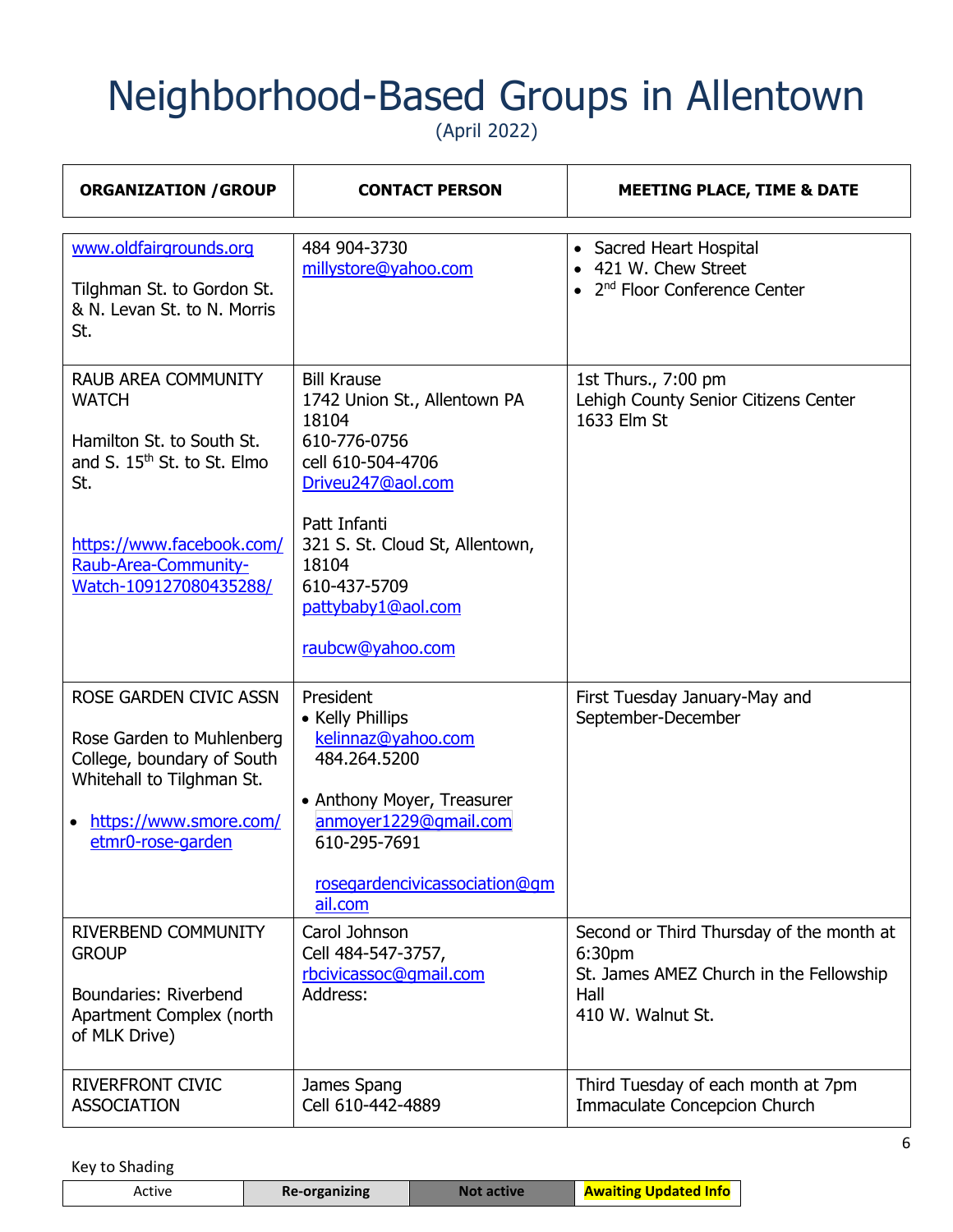(April 2022)

| <b>ORGANIZATION / GROUP</b><br><b>CONTACT PERSON</b>                                                                                                                                                                                                               |                                                                                                                                                                                                                                                                        | <b>MEETING PLACE, TIME &amp; DATE</b>                                                                                                                                                       |  |
|--------------------------------------------------------------------------------------------------------------------------------------------------------------------------------------------------------------------------------------------------------------------|------------------------------------------------------------------------------------------------------------------------------------------------------------------------------------------------------------------------------------------------------------------------|---------------------------------------------------------------------------------------------------------------------------------------------------------------------------------------------|--|
| (Used to be $1^{ST}$ and $6^{TH}$<br><b>WARDS; covers Census</b><br>Tracts 5 and 4)                                                                                                                                                                                | jspang@lleoa.com<br>Pam Rogers (Secretary)<br>cprodg@yahoo.com                                                                                                                                                                                                         | 501 Ridge Ave                                                                                                                                                                               |  |
| <b>WEST END ALLIANCE</b><br>N. 17 <sup>th</sup> St. to N. 22 <sup>th</sup> St.<br>and Liberty St. to<br>Washington St.<br>www.facebook.com/westen<br>dalliance<br>Web:<br>westendallentown.com                                                                     | Dan Taglioli (President)<br>Paul Kita (Vice President)<br>Ann Biernat-Rucker<br><b>Managing Director</b><br>610-703-8004<br>westendtheatredistrict@gmail.co<br>m<br>PO Box 173, Allentown, 18105                                                                       | Meets by invitation via ZOOM (until further<br>notice).                                                                                                                                     |  |
| <b>WEST PARK CIVIC</b><br><b>ASSOCIATION</b><br>Hamilton St. to Gordon St.<br>and N. 12 <sup>th</sup> St. to N. 20 <sup>th</sup> St.<br>(These are the original<br>boundaries other groups<br>have duplicated some of<br>the coverage.)<br>http://westpark-ca.org/ | Tom Yuracka (Pres)<br>1634 W. Turner St.<br>610-737-7132<br>tjy1020@gmail.com<br>Mar Haeussler (1 <sup>st</sup> VP)<br>Ibi Balog (2 <sup>nd</sup> VP)<br>15221/2 Chew St., Allentown, PA<br>18102<br>(H) 610-434-3995<br>ibalog@verizon.net<br>westpark.ca@verizon.net | 1st Tuesday of the month at 7:00 pm<br>Church of the Mediator<br>1620 Turner St                                                                                                             |  |
|                                                                                                                                                                                                                                                                    |                                                                                                                                                                                                                                                                        |                                                                                                                                                                                             |  |
| ALLENTOWN PRESIDENTS'<br><b>COUNCIL</b><br>https://allentowncrimewatc<br>hprescouncil.tripod.com/ind<br>ex.html                                                                                                                                                    | <b>Bonnie Wachter</b><br>706 N. 8 <sup>th</sup> St., Allentown, PA<br>18102<br>610-432-8280<br>484-695-1967<br>BonnieWACHTER674@yahoo.com<br>Bonzi4H@yahoo.com<br>Patricia Engler (Past Chair)<br>pattiengler@hotmail.com                                              | MEETINGS for group presidents or<br>appointed representatives:<br>City Hall<br>$\bullet$<br>5 <sup>th</sup> Floor Conference Room.<br>3rd Thurs., 7:00 pm<br>Street parking on Hamilton St. |  |

| المكسابات<br><b>prganizing</b><br>Re-orga<br>Active<br><b>Gated Info</b><br>. |
|-------------------------------------------------------------------------------|
|-------------------------------------------------------------------------------|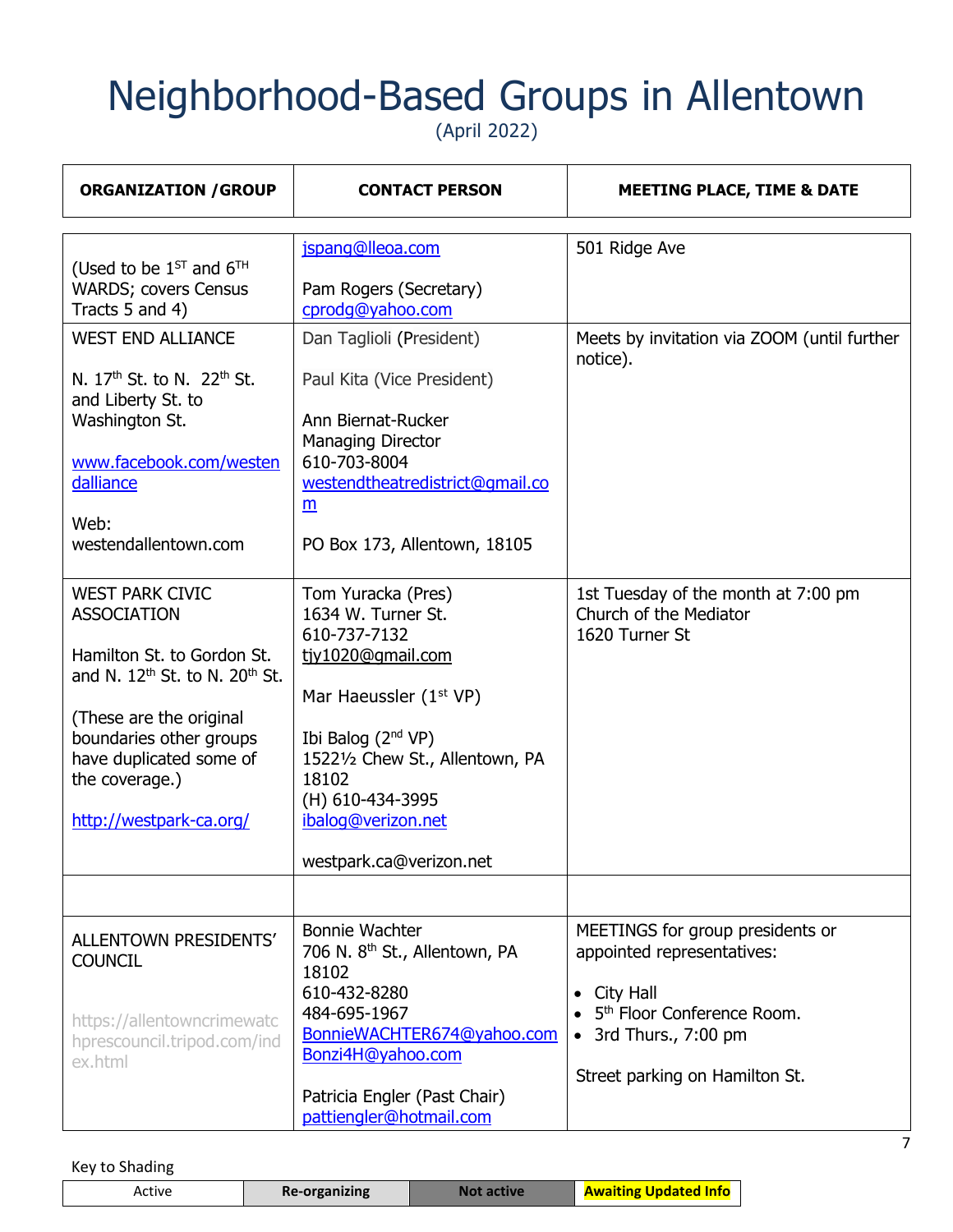(April 2022)

| <b>ORGANIZATION / GROUP</b> | <b>CONTACT PERSON</b> | <b>MEETING PLACE, TIME &amp; DATE</b> |
|-----------------------------|-----------------------|---------------------------------------|
|                             | 610-433-2782          |                                       |

#### **Business-Related Neighborhood Groups**

| <b>SEVENTH STREET</b><br><b>DEVELOPMENT</b><br><b>COMMITTEE</b>                   | Peter Lewnes<br><b>CADCA</b><br>443 N 7 <sup>th</sup> St. Allentown, PA<br>610-433-5703 | MEETING INFORMATION, TIME & DATE<br>CADC office<br>443 N. 7 <sup>th</sup> St. |
|-----------------------------------------------------------------------------------|-----------------------------------------------------------------------------------------|-------------------------------------------------------------------------------|
| Also Known As                                                                     | petelewnes@aol.com                                                                      | Board meeting last Mon. of month 5:30                                         |
| SEVENTH ST and/or<br><b>MAIN STREET PROGRAM</b><br>www.7thstreetallentown.or<br>g |                                                                                         |                                                                               |
| <b>Hamilton District</b>                                                          | Liz Martin                                                                              |                                                                               |
| (Downtown Allentown                                                               | LV Chamber of Commerce                                                                  |                                                                               |
| Business Assn)                                                                    | 484-834-9693                                                                            |                                                                               |
|                                                                                   | lizm@lehighvalleychamber.org                                                            |                                                                               |
| https://downtownallentown                                                         |                                                                                         |                                                                               |
| .com/                                                                             |                                                                                         |                                                                               |

#### **Other Neighborhood Groups**

ALLENTOWN NEIGHBORHOOD WATCH

[https://www.facebook.com/AllentownNW/?ref=page\\_internal](https://www.facebook.com/AllentownNW/?ref=page_internal)

ALLENTOWN CITY: ISSUES DISCUSSIONS, INFORMATION.

<https://www.facebook.com/groups/ATCID/about>

ALLENTOWN TENANTS ASSN

<https://www.facebook.com/AllentownTenantAssociation>

| <b>Re-organizing</b><br>Active | <b>Not active</b> | <b>Awaiting Updated Info</b> |  |
|--------------------------------|-------------------|------------------------------|--|
|--------------------------------|-------------------|------------------------------|--|